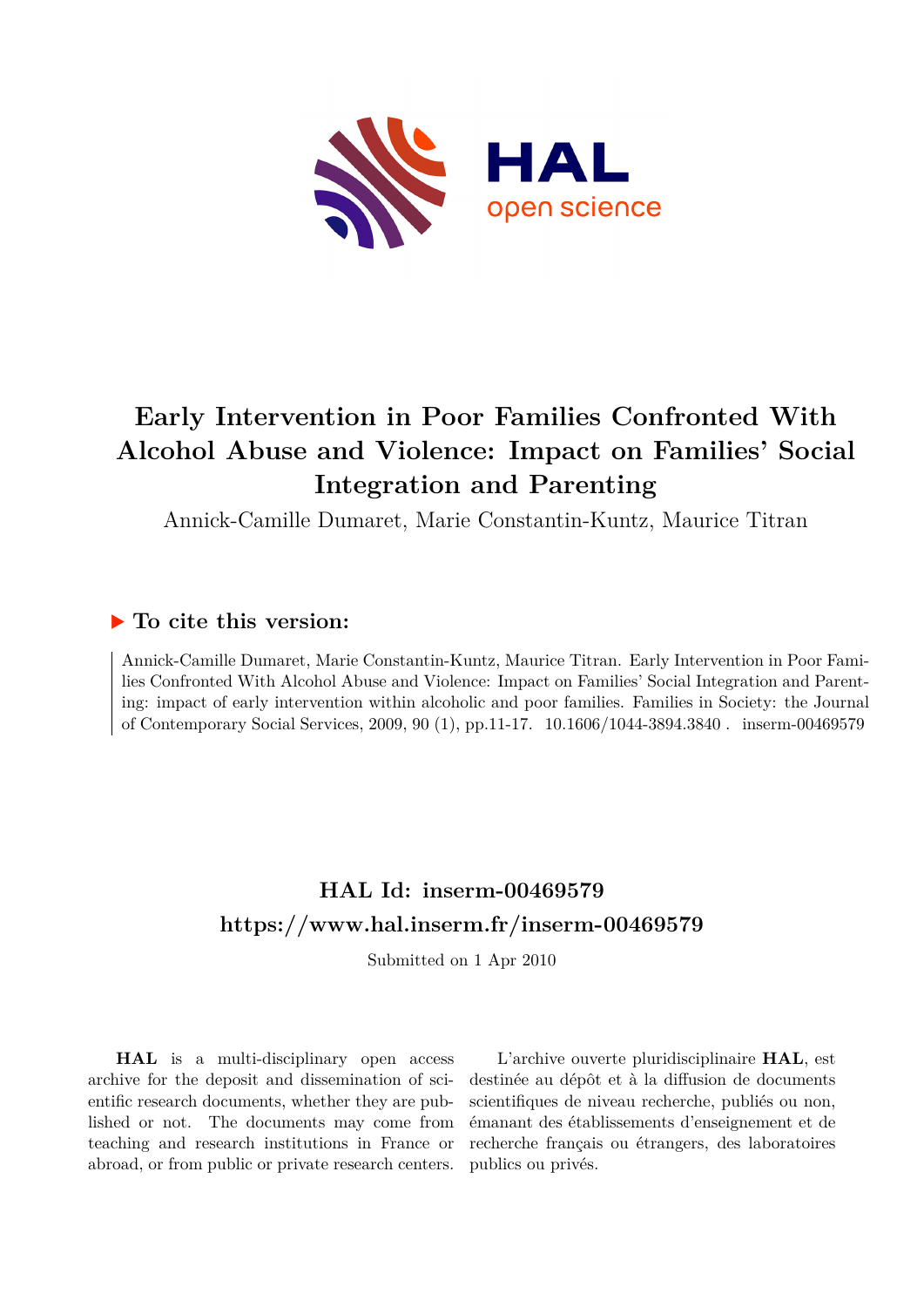### Paru dans *Families In Society*, 2009, 90, n°1, 11-17 **DOI:10.1606/1044-3894.3840**

## **Early Intervention in Poor Families Confronted With Alcohol Abuse and Violence: Impact on Families' Social Integration and Parenting**

#### *Annick-Camille Dumaret, Marie Constantin-Kuntz, and Maurice Titran*

#### **Abstract**

To help families challenged by transgenerational problems, substance abuse, and violence, support strategies require professionals who understand their specific needs and inspire trust. Such support, provided by a group consisting of professionals, volunteers, and families, was assessed by a follow-up study. The outcome of 22 families was observed an average of 7 years after their participation in the group ended. Results show that most parents recovered a significant degree of social autonomy and developed the capacity to nurture their children. Alcohol abuse, violence, and child neglect decreased significantly. Such an intensive approach enhances individual and professional practices and prevents adverse childhood experiences, thus reducing welfare costs. But such support systems require accessible structures in order to avoid discontinuities in care.

#### **Key words:**

Families at risk ; early intervention ; fetal alcohol spectrum disorder ; child neglect and abuse ; family violence ; intergration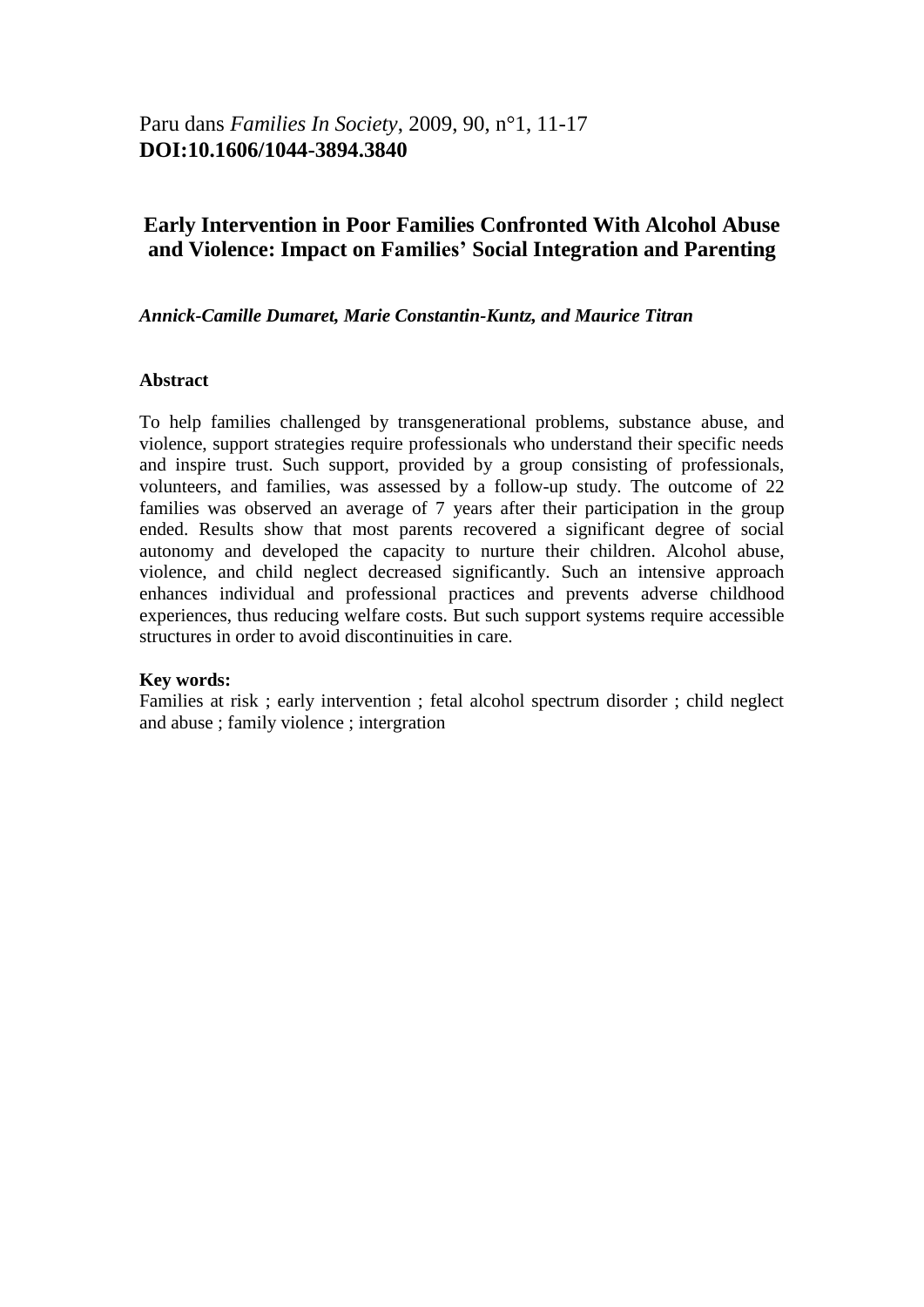For over 15 years in Roubaix, in Northern France, the "Tuesday Group," a family support service, has been operating in a day treatment center for young children. Families from extremely poor environments and those suffering from alcoholism, domestic violence, and mental health problems are referred to this support group. Its purpose is to prevent future alcohol-affected pregnancies, reduce child abuse, and enhance parenting skills. The center's director requested the cooperation of an outside researcher from the Institut National de la Santé et de la Recherche Médicale research team (Dumaret, 2004) working with institutions that also worked on dysfunctional child–parent relationships and child maltreatment. In each location, a follow-up study was conducted to examine the impact of these specific aid strategies on families' outcomes. Initial research conducted by Roubaix's Tuesday Group professionals dealt with the intergenerational impact of prenatal alcohol exposure on maternal and child development. This article focuses on parental perception of care, social integration, and the family relationships of parents who participated in this support group.

#### **Introduction**

A significant body of research associates psychiatric illness, drug abuse, parental cognitive deficiency, and poverty-stricken environments with parenting problems, as well as with child abuse and neglect (Booth, Booth, & McConnell, 2005; Dunst, Trivette, & Jodry, 1997; Kumpfer & Bays, 1995; Oyserman, Mowbray, Meares, & Firminger, 2000). Social exclusion, stress, and poor social and family networks have also been associated with these problems (Coohey, 1996; Ethier, Lacharité, & Couture, 1995; McLoyd, 1990). This explains why numerous early-intervention programs providing pediatric education and family support services have been oriented toward disadvantaged or at-risk families (Meisels & Shonkoff, 2000). Positive effects on parental competence and on the quality of parent–child relationships have been demonstrated. In particular, the study by Olds and colleagues (Olds, Henderson, & Kitzman, 1995, Olds et al., 1997) in underprivileged environments shows a decrease in out-of-home placements and emergency hospitalizations for children, and improvement in socioprofessional adjustment for mothers. In certain situations (mental retardation, substance abuse, mental health problems, etc.), the programs were more effective when tangible services were offered to families and when they were initiated during the prenatal period (Black et al., 1994; Fraser, Armstrong, Morris, & Dadds, 2000; Grant, Ernst, Pagalilauan, & Streissguth, 2003). The effectiveness of these early interventions was linked to their long duration and with the families' involvement in the care group (Earls, 1998). The importance of the relationship between parents and program staff or professionals has also been asserted (Korchmacher, 1998; Brooks-Gunn, Berlin, & Fuligni, 2000; Olds, Sadler, & Kitzman, 2007).

However, long-term effects are limited in situations of continuing poverty and accumulated intergenerational adversity (Berlin, O'Neal, & Brooks-Gunn, 1998, Bifulco, Moran, Ball, Jacobs, Baines et al., 2002). These families are often alienated from the health and social communities and feel misunderstood by professionals, who need to find better ways of interacting with them.

France does not have such intervention programs but has a considerable Child Welfare and Protection system in place, along with various regional and specialized local agencies, such as the center for young children presented here. First, it might be useful to remind ourselves of the workings of the French Child Welfare and Protection system. This system has been run by local authorities ever since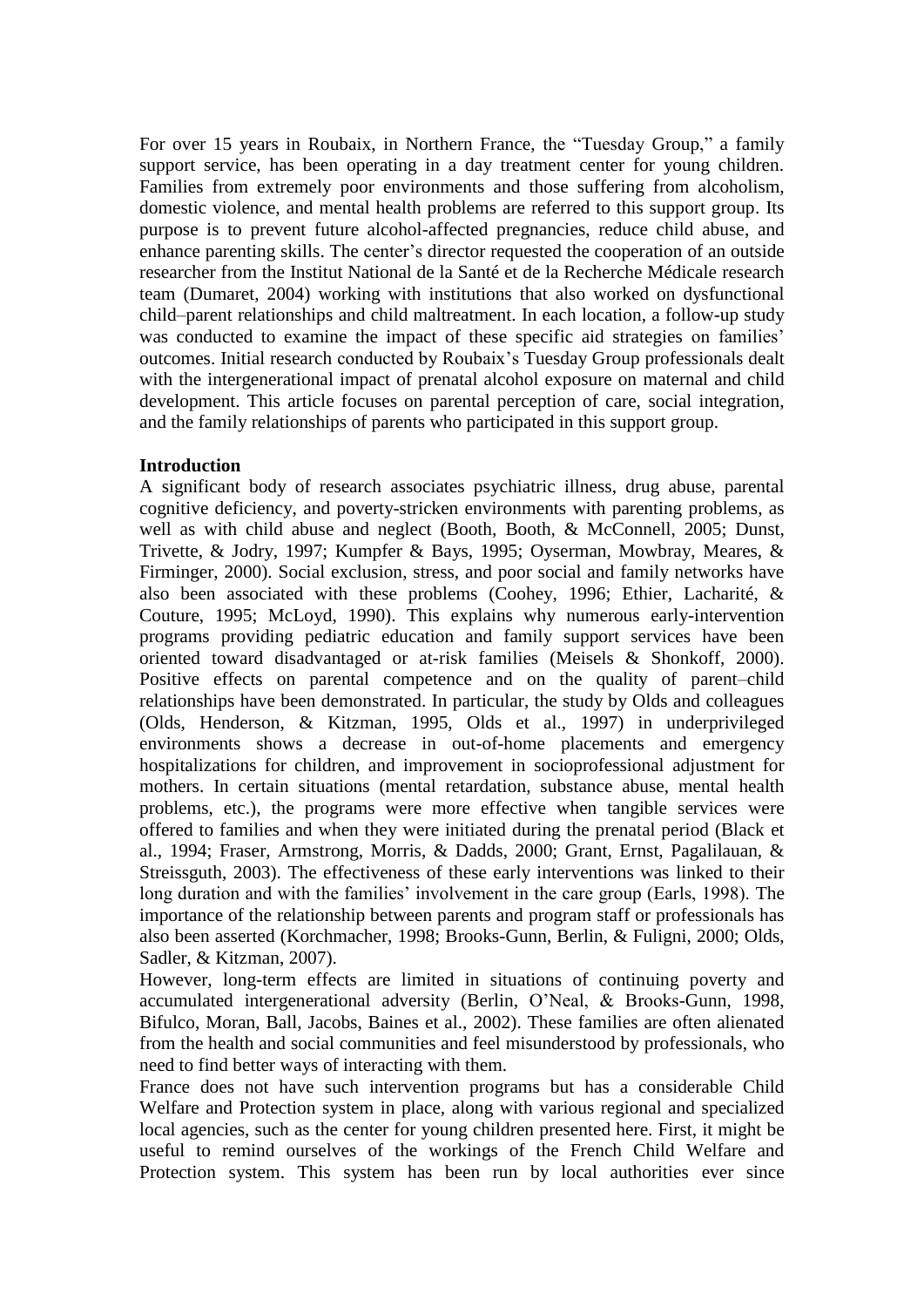decentralization took place in 1983. Local authorities are autonomous and are made up of three departments: (1) the Social Services department and social welfare agencies; (2) the *Protection Maternelle Infantile,* or PMI (department for the protection of maternal and children's health, created after World War II), which looks after pregnant women and children from birth through 6 years of age; and (3) the *Aide sociale à l'enfance* (child welfare services), which support families at risk and those suffering from social difficulties through two types of measures: (a) administrative measures, mostly in the home, providing financial allowances and educational support, and (b) judicial measures, enacted by court orders, which protect children in danger, usually through placements. Although these departments are independent, continuity exists among them through networks of social, medical, and educational teams. 1

#### **Context of the Study**

 $\overline{a}$ 

Over 200 day treatment centers (*Centres d'Action Médico-Sociale Précoce,* or CAMSP) care for children from birth through 6 years of age with motor, mental, and sensory impairment, and offer family counseling and child care. Their dual screening and treatment role explains the teams' multidisciplinary makeup (a pediatrician, a psychologist, a social worker, neuropsychiatrists, therapists, teachers, et al.) and their joint financing (PMI: 20%, Social Security: 80%). However, they are autonomous and each functions in its own way.

Of all these centers, the CAMSP of Roubaix occupies a special place, literally and figuratively: In 1981, it was intentionally moved to the heart of an economically depressed area. The staff had made two observations: Parents generally fear judgmental attitudes from professionals, which, along with the dizzying multitude of professionals catering to their needs, leads families to avoid social and health services and consequently excludes children from care. It was therefore vital to better understand family needs and to develop or revive trust in these professionals by offering specialized, unobtrusive assistance. The Tuesday Group (TG) was created in 1985–86 by the CAMSP's director (a pediatrician) and a social worker. Its objective was to promote parental competence and behavior, which would increase their capacity to successfully nurture their children (Titran 1993, 2004). Its outlook could be compared to that of the Steep Program (Erickson & Egeland, 1999): Parents are regarded as individuals in difficulty, living in insecure conditions under constant stress, rather than as "deficient" or abusive parents.

The theoretical basis for this new approach lies in creating guidance and support strategies in ways that respect families, their values, and their social identity, because primary responsibility for the well-being and development of children rests with families. The professionals' underlying hypothesis was that parents would accept help and take responsibility for their children's health and their own.

For years, this support group has been operating according to the same processes, based on warm and informal exchanges among families, professionals, and volunteers. It primarily targets families struggling with transgenerational alcoholism. Generally, families are directed to the group by social workers from the PMI, Child Welfare services, or the CAMSP pediatrician during consultation. The staff is made

<sup>1</sup> In 2005, 133,400 children living with their families benefited from educational measures and another 134,400 aged 0–20 were placed in foster families or in institutions (75% of them through court orders).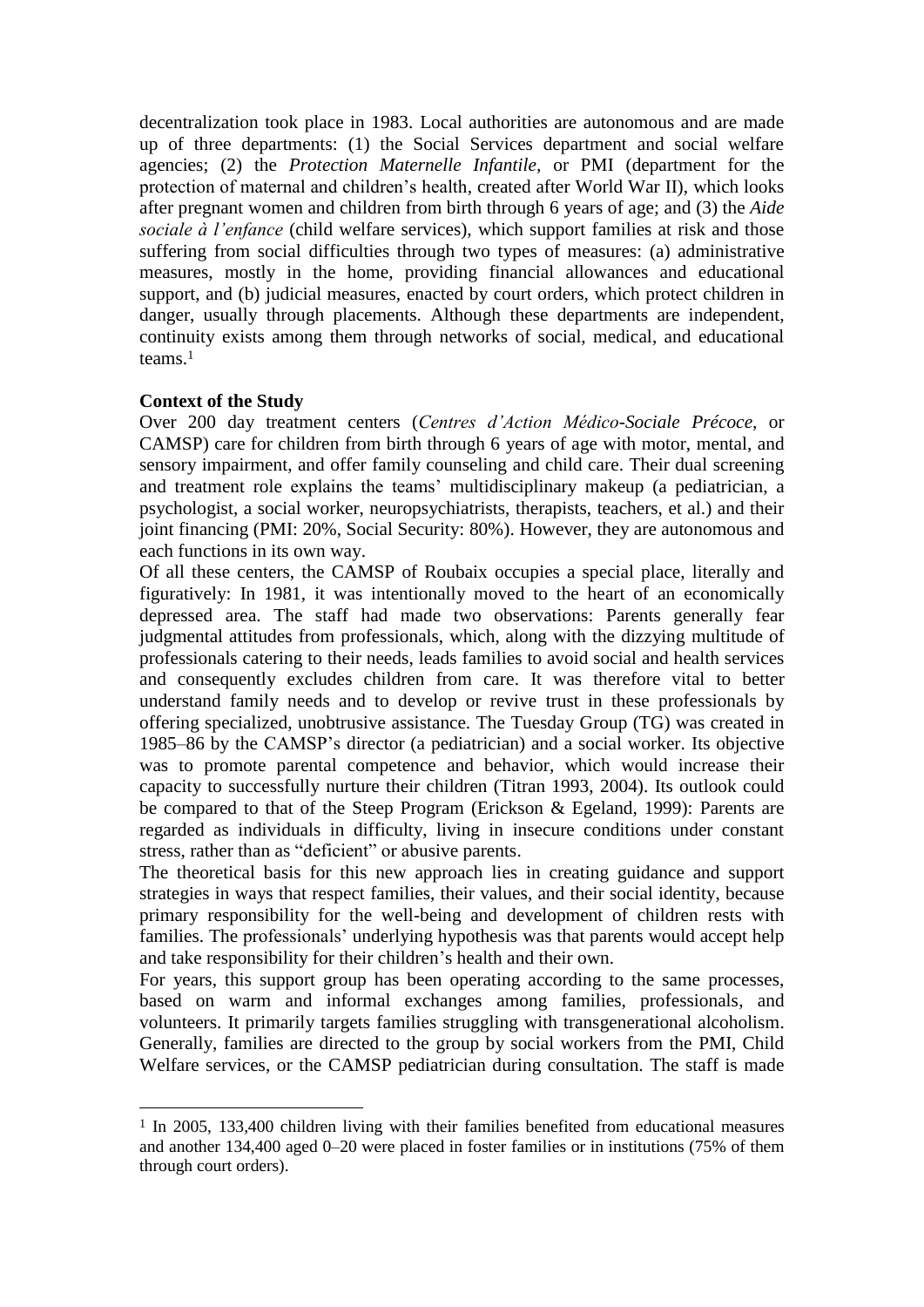up of professionals from CAMSP and other institutions (pediatricians, social workers, teachers, therapists, et al.) and volunteers (including professionals from other institutions and paraprofessionals).

On average, 15 families participate in each meeting, attending on a strictly voluntary basis and participating at their own rhythm. Meetings are held year-round, one afternoon a week, for approximately 2 hours. There is no preestablished agenda: parents themselves decide on the discussion topics, about which they can exchange freely. Participants share their experiences and their knowledge of activities from daily life (e.g., manufacturing small items, sewing, housework, and cooking). Manual activities provide an opportunity to spend time together and share know-how, allowing each person's talents to be emphasized through everyday acts. Children can also participate in group games and activities, or be involved in individual treatment (speech therapy, psychomotility, etc.). Fathers sometimes attend the group, but most often it is mothers who come with their children. Group sessions can also bring together parents and children who are in placements. Transportation is arranged for parents who cannot use public transportation. Other activities include outings and one week of summer vacation. The only exclusionary criteria are violence and severe verbal or physical aggressiveness. Families leave the TG when their children reach the age of 6.

Close observation of both parents and children, and of mother–child interaction in the TG allows professionals and volunteers to identify family needs, and lays the groundwork for constructive support. At the end of each meeting, a recap by team members analyzes the progress made by families; the team may also elect to contact other social or medical services.

The key concept is continuously accessible support; families always meet with the same staff members. Parents are shown new frames of reference with regard to time and space (e.g., being on time to organized outings and to appointments for child treatment). They (re)discover their own abilities and experience new ways of operating in social relationships. As shown elsewhere, helping families who are grappling with parenting difficulties and alcohol issues is an overwhelming challenge, requiring multiple levels of support (Peterson, Gable, & Saldana, 1996). Thus, both professionals and volunteers help families deal with professionals in the outside world (e.g., schools, the justice system) and enable them to make use of other resources and opportunities within the community to develop their own potential.

#### **Materials and Methods**

Evaluating human service interventions is difficult, as shown by Heneghan, Horwitz, and Leventhal (1996) in their methodological review: It implies having standardized assessment of both risks and multiple outcomes. That is precisely what we attempted to do by studying the impact that the group has on families, parents, and children. Part of the methodology used in our research program was adapted to this population; children's and parents' assessments were conducted by evaluators from outside the institution (Dumaret, 2004). Because three quarters of the families lived below the poverty line (although all had access to minimum levels of subsidies and health allowances), compensation was offered at the end of the assessments in the form of merchandise waivers (valued at approximately 30 euros).

This article examines the main outcomes for families and parent–child relationships. It was also interesting to find out from the families themselves which aspects they found beneficial to themselves and to their children. Other publications have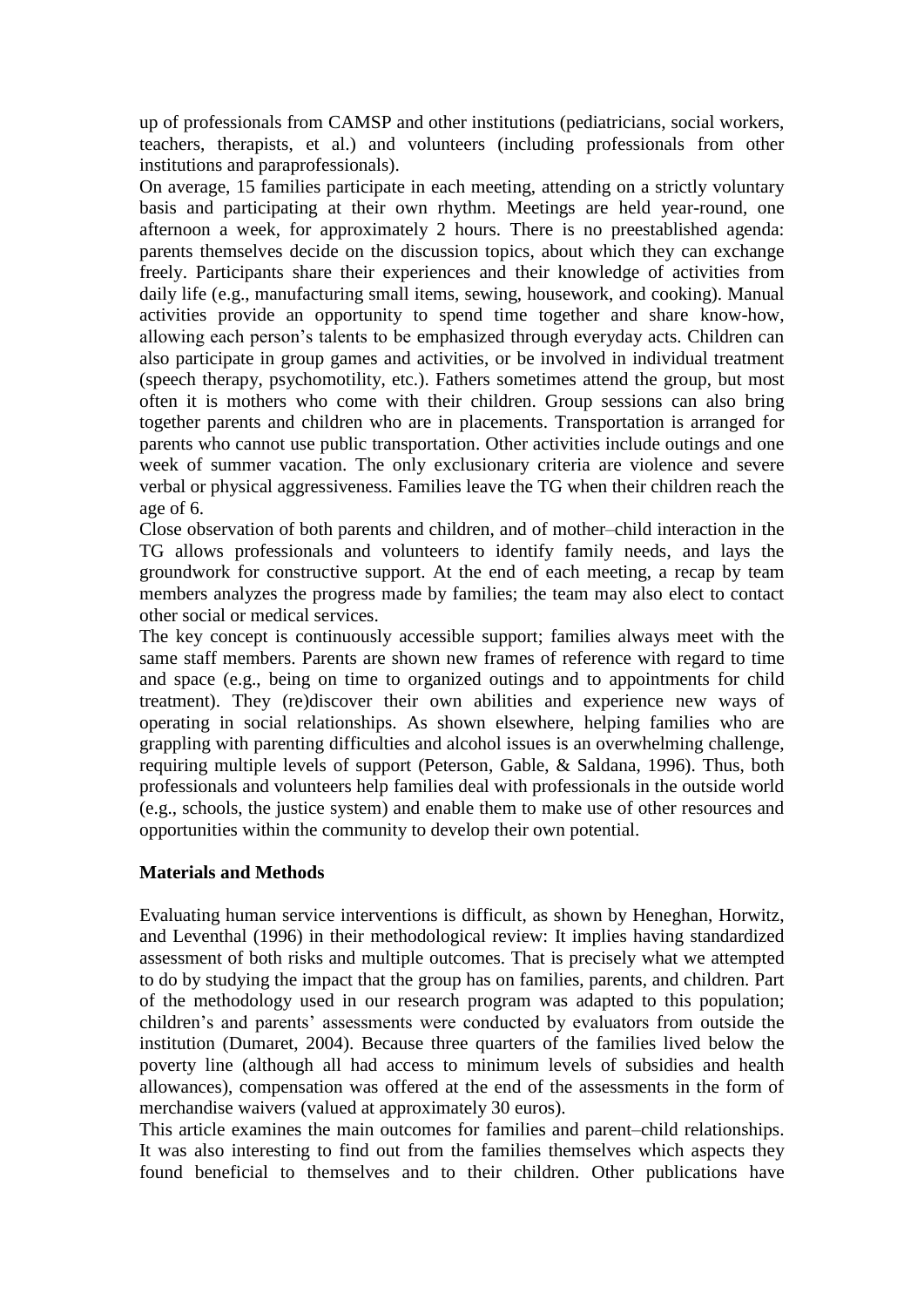described the impact of fetal alcohol spectrum disorders on the cognitive functions of mothers and on children's development (Dumaret & Titran, 2004, Dumaret, Cousin, & Titran, (2008).

Among the formulated hypotheses, and given the TG's objectives, we postulated that this support, provided over a long period of time, would allow parents to face addiction problems, and that social exclusion and serious neglect would significantly diminish.

#### *Family Selection, Ethical Considerations, and Procedures*

In this historical prospective study, the following criteria were established for family selection: (1) families confronted with alcoholism who had participated in the group for a year or more, (2) children who were taken on before the age of 4.5, and (3) assessments that were carried out more than 5 years after group participation ended.

Out of 58 families who attended the TG between 1989 and 1995, 22 met these criteria. A letter was sent by the CAMSP director asking families to help evaluate the support group, adding that it would be useful to current families. Extensive research and the participation of other social and medical services were all required to gain access to these families (missed appointments, abrupt relocations, etc.). In some cases, the pediatrician went to families' homes to ask for their help and introduced the researcher to them. All parents participating in the study signed a consent form and received a guarantee of confidentiality.

#### *Data Collection and Analysis*

Given such a small sample, we opted for a qualitative study with a comprehensive, psychosocial approach. Data for the study were collected from several sources, past and present.

CAMSP records (children's medical and social files) often provided detailed descriptions of family antecedents and evolving family and parent–child relations during their involvement with the support group. Data on children in danger were obtained from Child Welfare services; and data on mentally deficient parents, from legal guardian services. Data files on children were consulted after receiving parental authorization.

Semistructured interviews (1–1.5 hours long) were conducted by an outside researcher (a psychologist). They dealt with family history, household and financial management, social relationships, parental roles, health (alcohol use in the couple and the extended family, health care habits), and memories of the TG. In terms of relationships, in addition to hobbies and outside interests, research also examined subjects' support networks, made up of their own parents and siblings, their extended family, friends, neighbors, and other sources of social support (following the model of Ethier et al.'s 1995 psychosocial interview scale). Foster families were only interviewed by telephone.

The interviews were then interpreted through a classic content analysis. A family participation index was created to measure the frequency of participation by detailing each family's TG attendance. The sociodemographic data of the survey were synthesized into variables: family resources (salary, or minimum insertion income [*RMI*], or allowance for disabled adults [*AAH*]), family type (single- or two-parent families), and past and present out-of-home placements. Family relationships were rated on a scale from "inexistent" to "supportive."

All of the mothers accepted to participate: 21 were interviewed twice; one was highly hesitant and not very forthcoming*.* Eight fathers or partners were also interviewed, out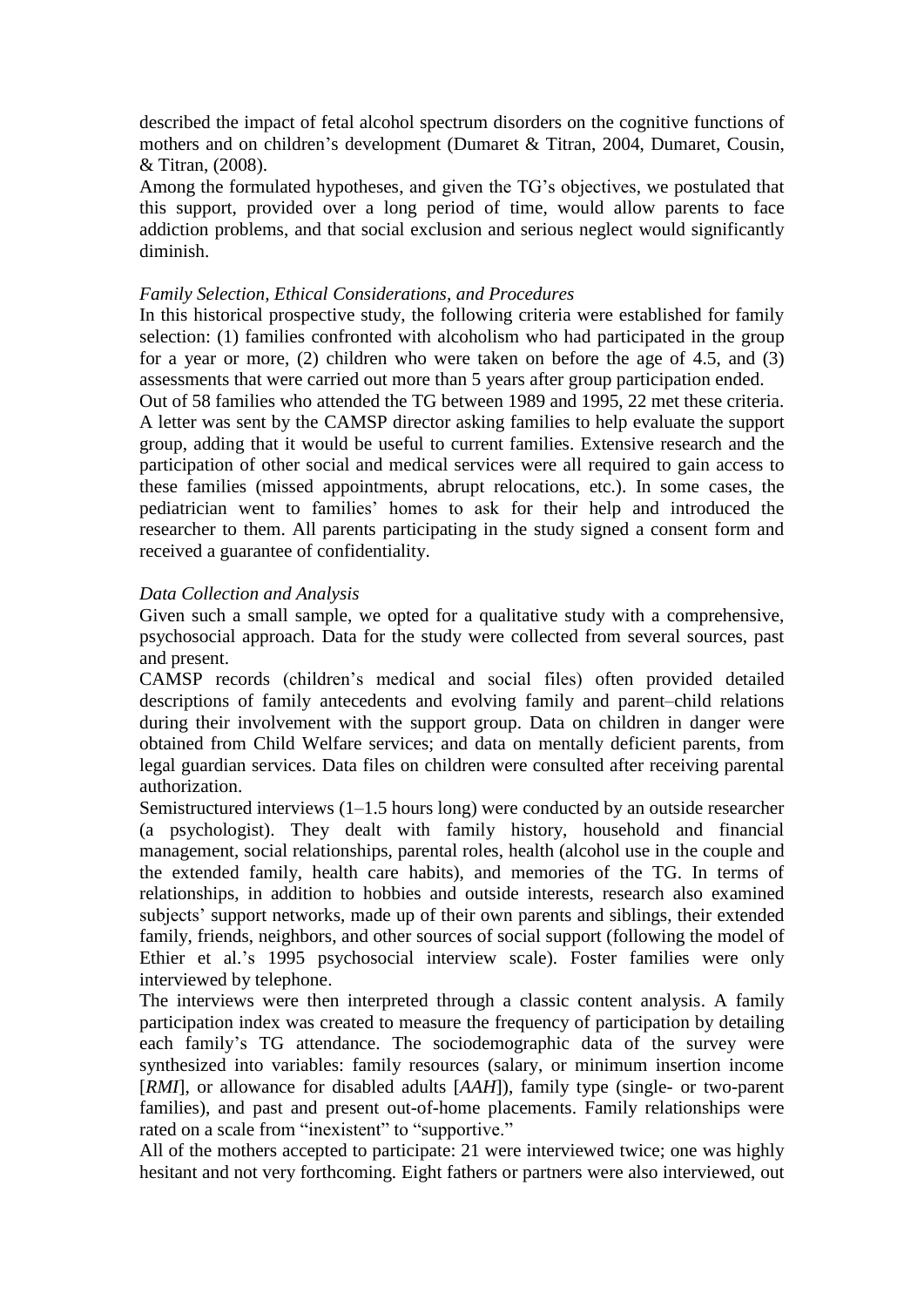of which two were interviewed twice. Fathers were interviewed separately from mothers because many worked*.* The majority of interviews were conducted in the home.

#### **Results**

On average, parents and children participated in the group for approximately 30 months. Outcomes were ascertained on average 7 years after members left the group. Mothers were generally around 40 years old.

#### *Family Situations at Time of Admission and at the End of Their Participation*

All families were White. All the maternal grandmothers, except in two cases, had been alcoholic, and in half the families, alcohol-dependent for two generations. Sixteen spouses were alcoholic; 14 mothers had fetal alcohol spectrum disorders: fetal alcohol syndrome (FAS) and fetal alcohol effects (FAE). None had a profession; none had completed high school. None had a diploma, except for two mothers who began drinking later in life than the others, but who never finished secondary school.

Depression, although undiagnosed, was present in the maternal families. Alcohol dependency was associated with severe neglect and abuse at home during childhood and adolescence for 18 mothers (82%), including sexual abuse and out-of-home placements. It was also linked to ongoing domestic violence (violence toward mothers and/or their children) in 17 families (77%). Furthermore, half of the mothers had been suffering from personality disorders or mental illness (including hospitalizations or institutional reports of psychiatric treatment). For half of the families, judicial educational measures for the children had ceased during TG participation or afterward. Mothers exhibiting the most severe mental health problems participated for the longest period of time; those who were mentally deficient participated irregularly. Two violent mothers had been asked to leave the group, one after 13 months, the other after 3 years.

#### *Perceived Support From Parents*

Today, the parents all fondly remember having been warmly welcomed into the group, without feeling judged. They felt treated with civility and respect, despite society's often disparaging attitudes toward them: "As soon as I left this place, people looked at me as though I were a tramp. Here I'm listened to, I'm acknowledged." The absence of restrictions and the group framework's great flexibility reassured them and made them want to return.

Mothers enjoyed the manual activities. The familiar activities, which require no training, brought about a big boost in self-confidence and served as a medium for verbal exchanges.

The confidence they gradually acquired enabled parents to talk about their past to the group and discover they weren't the only ones to have endured such problems. A way of expressing past trauma was thus able to take place: "We even spoke of very personal and violent things; you see what I mean." "We were able to talk, and let out the problems we had." Parents stated that they became more and more involved with the TG and found support in its group dynamics. Thus, some mothers undertook one or several alcohol detoxification treatments: "I decided to stop after seeing four alcoholic mothers; their children were in care." "A mother was tipsy when she arrived. I told myself: it's not becoming to see a woman drinking, it's disgusting to drink. It must be the same for me; I have to stop."

Little by little, participants (re)discovered the pleasure of being in contact with others,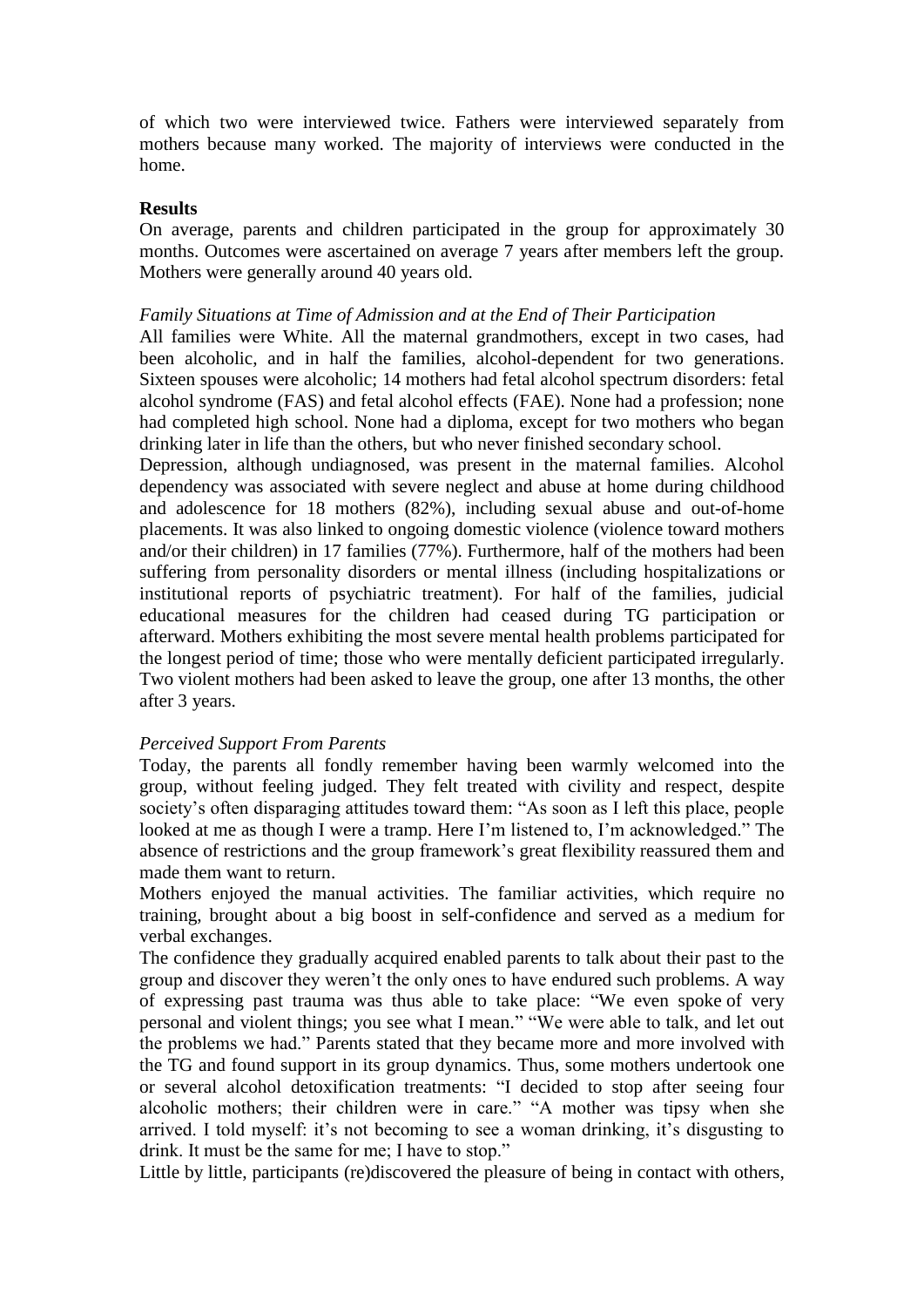and opened up to the outside world. For instance, a father got his driver's license after having participated in group trips: "Afterwards, I really took off. Otherwise, I think I would have just kept hanging around the area." After leaving the TG, five women entered private organizations (like ATD Fourth World), including four ex-alcoholic mothers who became mentors in an organization counseling pregnant alcoholic women.

The layout of the center allowed for a reassuring design, separating parents and children: The latter could play at a distance while remaining within sight of parents. This physical separation allowed them to get out of an enmeshed relationship: "She was a child who was very attached to her mother; she cried a lot and had to be constantly reassured … it helped her, after a year, because I felt she was moving away from me*.*" In addition, by seeing their child playing with others, parents were able to see progress: "If my girl doesn't present any more problems, it's because she came here; it opened her up to do theater with other children."

#### *Outcome of Families*

Among short-term effects, institutional files noted the improving health of the youngest children (those born last): higher birth size and weight, absence of malformations, no postnatal deaths.

The elimination of maternal alcoholism triggered improvements in families' daily lives and in overall well-being: "When drinking, we feel degraded; we no longer participate in activities like before. And in the group, we rediscovered our autonomy." Mothers who stopped drinking (9 out of 11) separated from alcoholic fathers (or the partner also stopped), and their subsequent spouses were supportive, nonalcoholic partners. In three quarters of cases, severe intrafamily violence and neglect disappeared (Table 1).

Interview analysis allowed a classification of families by evolution and degree of autonomy. Three profiles emerged: The first was made up of families whose situations have improved significantly. Only a slight shift was observed in the second, whereas in the last one no change in family functioning was noted.

#### <Insert Table 1 about here.>

1. Twelve families were autonomous (A families): Their principal income was a salary. Six out of seven mothers were no longer addicted to alcohol. Four mothers found employment; another received an auxiliary nursing diploma. There were only five single-parent families (divorced or widowed mothers). Relationships with family members and relatives were varied; Social isolation had strongly diminished.

2. In six families, the situation had slightly improved and "stabilized" (S families): They were supported by welfare allowances, and four mothers were under guardianship. The majority of these mothers were taking neuroleptics and antidepressants; the only alcoholic mother had stopped drinking. Four of the mothers felt isolated because they were not raising their children. Spouses and families were less supportive; family circles were more limited.

3. The situation in four families (U families) remained unchanged: Three mothers were cognitive-deficient, the fourth was borderline. All were supported by social welfare or allowances for disabled persons. Alcohol abuse continued in three families, although two mothers claimed they had stopped drinking. Family relationships were problematic; support was solely provided by social workers, often imposed by court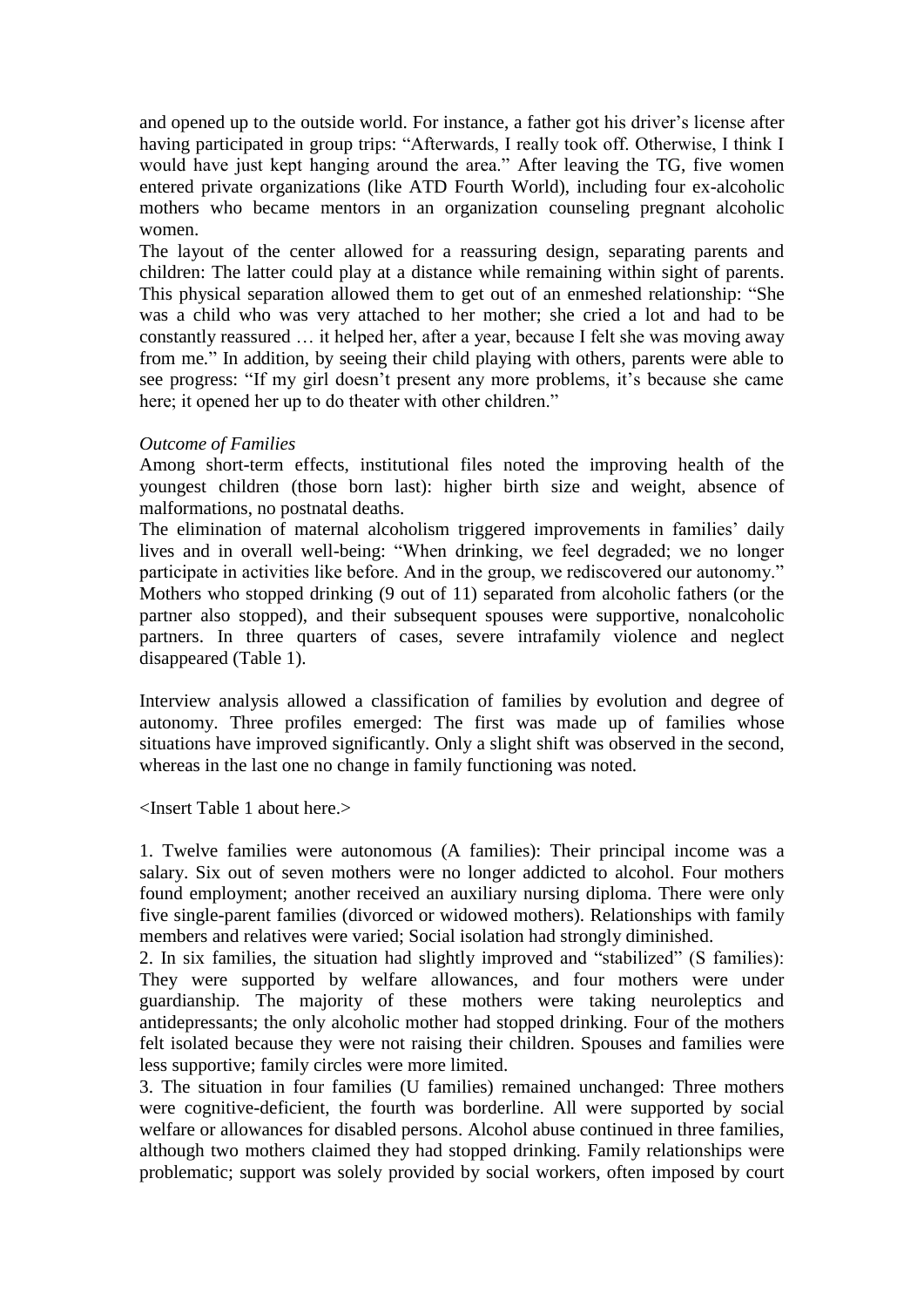order.

#### *Parent–Child Relations*

These 22 mothers had 98 children; half of them were or had been in out-of-home placements. Sixty-two were children under 18 years of age, and 17 were still in care (Table 1). In the majority of families, parental responsibility belonged to the mother; in a third of cases it belonged to both parents. For children in out-of-home placement, parental rights were shared with local authorities.

In the A families, parents were raising all their children (in three families, children leaving out-of-home placement were reunited with them). In half of the families, the parent who did not have custody met with his or her children regularly. Compared to the other families, these parents seemed to have the greatest capacity for understanding their children's needs, and they spoke of their pleasure in parenting (sharing activities, outings, hugging their children). In their parental role, they emphasized emotional relations and communication with their children over education and surveillance. These parents were involved in their children's studies, and all accepted that their children receive psychological or psychiatric care. In addition, a third of these families requested preventive educational measures for their adolescents. We note that these parents possessed a certain capacity to critique their own educational methods. For example, a father, who had been placed in care during his adolescence, asked himself: "Did we do the right thing? I educated them as best I could, but it wasn't easy. Did we do well?" A mother, whose first two children had been raised by her ex-husband, added: *My two oldest children were placed in care, and I'm sick over it; it makes me suffer. Eighty percent of it is our fault. I'm not sure I was a good mother; if I had been, maybe I would have realized that they had psychological problems. I didn't fully grasp their distress.*

Two thirds of S family children were in out-of-home placements or in medical institutions. Only one of the two-parent families raised all their children. The mothers expressed distress at being separated from them but felt that the children were rather well-off in their foster families. The child–mother relationship was stable. They saw each other on weekends, or once a week at home, and during vacations), but children were in irregular contact, or none at all, with their biological fathers.

In the first two groups (A, S), parents mentioned their inability to place limits on their children in educational matters or to say "no" to them. Some tried to control themselves, indicating that they preferred smoking or yelling to hitting their children. Although they were able to keep from relapsing into alcoholism, this was not true of sexual abuse. However, although mothers were unable to anticipate the behavior of certain family members, they reported abuse to the police, which would have been unthinkable before. Psychological care was set up earlier than for older siblings who suffered identical trauma: "I asked the judge for assistance because I knew that abused children don't do well.… Even if they didn't talk with me, they could at least talk to someone else about it."

In U families, parents still didn't grasp their children's real needs. For them, childraising values entailed supervision and authority. Incest often occurred among family members. In three families, children were in out-of-home placements; in the other one, the family failed to heed any educational measures*.* Fathers were absent (dead, imprisoned, or mentally ill). For all these families, irregular attendance of the support group was observed, and children did not receive regular care.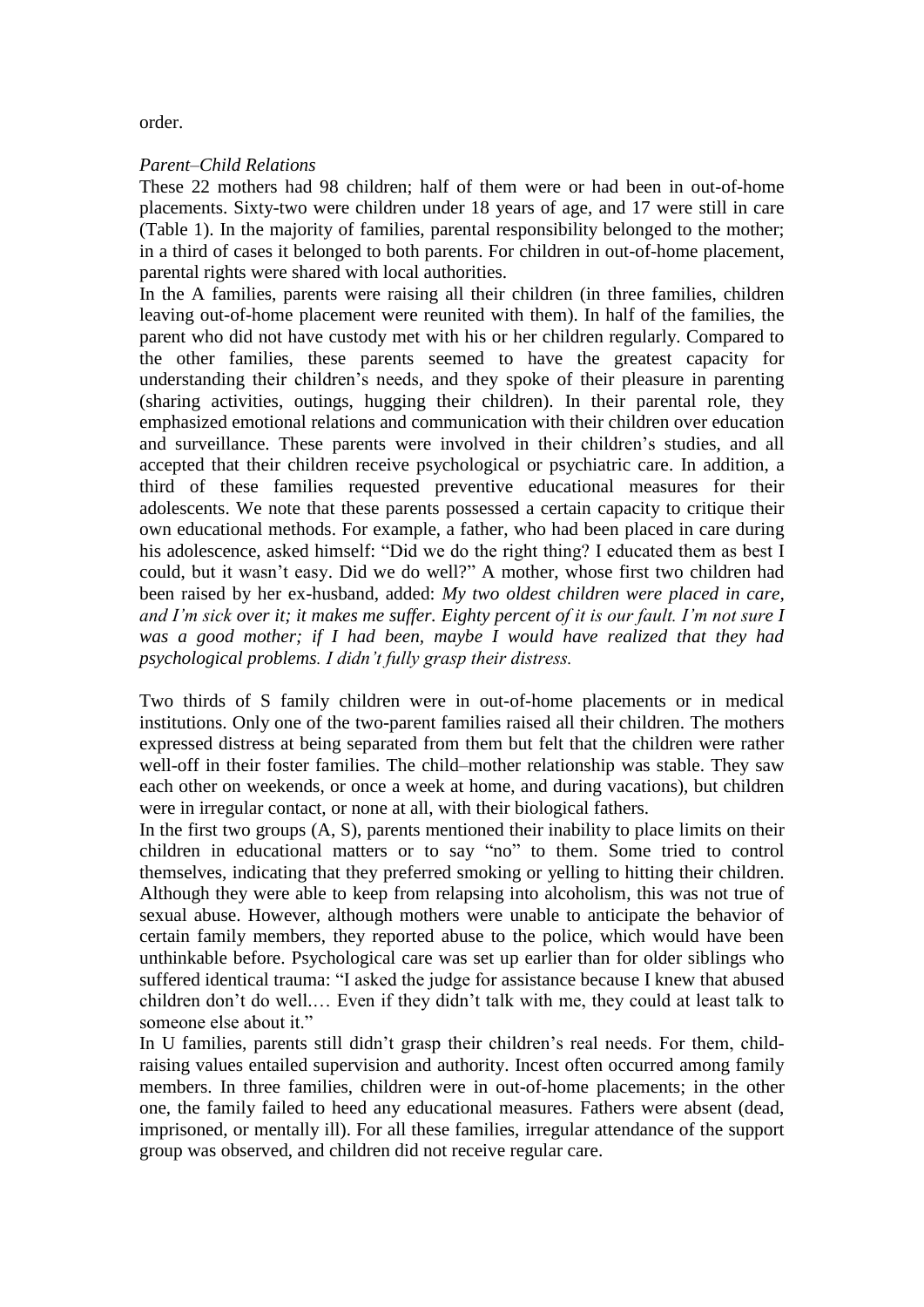#### **Discussion**

Promoting parent–child health and well-being in poverty-stricken families suffering from multiple problems requires, first and foremost, an accurate evaluation of their specific needs. This is why a team in a day treatment center for young children created a group to develop supportive strategies adapted to each family situation. This group regularly brings together professionals, volunteers, and families.

Families who were thus looked after for at least 1 year were assessed through an outside evaluation conducted an average of 7 years after they left the group. The 22 parents agreed to cooperate, indicating that the trust they felt toward the center's pediatrician extended to the researchers. This deserves mention, given that families with transgenerational problems or mental limitations rarely participate in research; it is for this reason they are called "invisible families" by Keltner, Wise, and Taylor (1999, p. 55).

Data have shown the crushing weight of adverse environments and risk factors that these women, over two generations of alcohol abuse, have had to deal with: fetal alcohol spectrum disorders, mental health problems, and depression. The high proportion of children in care was due to important maternal deficiencies (Booth et al., 2005) and to violence, which was rampant in the overwhelming majority of families when they were steered toward the group. In spite of the potential weaknesses due to retrospective maternal family data, these results may be compared to those found in other population-based studies (Dube, Anta, Felitti, Croft, Edwards, et al., 2001; Harmer & Sanderson, 1999). They can also be compared to results on women with fetal alcohol spectrum disorders detailing their poor quality-of-life issues, parenting difficulties, as well as high rates of psychiatric and behavioral problems (Streissguth, Bookstein, Barr, Sampson, O'Malley, et al., 2004, Grant, Huggins, Connor, & Streissguth, 2005). Constructive support has motivated the large majority of alcoholic mothers to enter detoxification. These findings need to be further validated with a complementary study (e.g., of families who participated after 1995), and data should be replicated with a larger sample. However, the current results are corroborated by those from assistance programs for women dealing with alcohol and drug abuse in Washington State (Grant et al., 2003).

By improving contextual conditions, parental functioning changed. Violence and severe neglect largely decreased; this result was correlated to the separation from alcoholic spouses by mothers who stopped drinking. The percentage of families that won back child custody is higher than in some other family support programs (Heneghan et al., 1996). Most of the families emerged from social exclusion. It is in the sphere of improving parent–child relationships, and of social support networks within the community, that families who have become autonomous differ from the others. Even if families with mental health problems still have parenting problems, no new child has been placed by court order, even among those born after the end of group participation. Such results are consistent with those on early intervention in very disadvantaged families, and with those on the importance of a supportive partner's presence (Egeland & Susman-Stillman, 1996; Olds et al., 1995, 1997).

Nevertheless, some of data based on self-reporting may be biased. We attempted to validate mothers' reports by interviewing social workers and consulting the records of local authorities, but maltreatment may not have been detected by health and social services. Furthermore, the fact that a family is no longer listed with Child Protection services does not guarantee that other forms of child abuse will not reoccur in the future.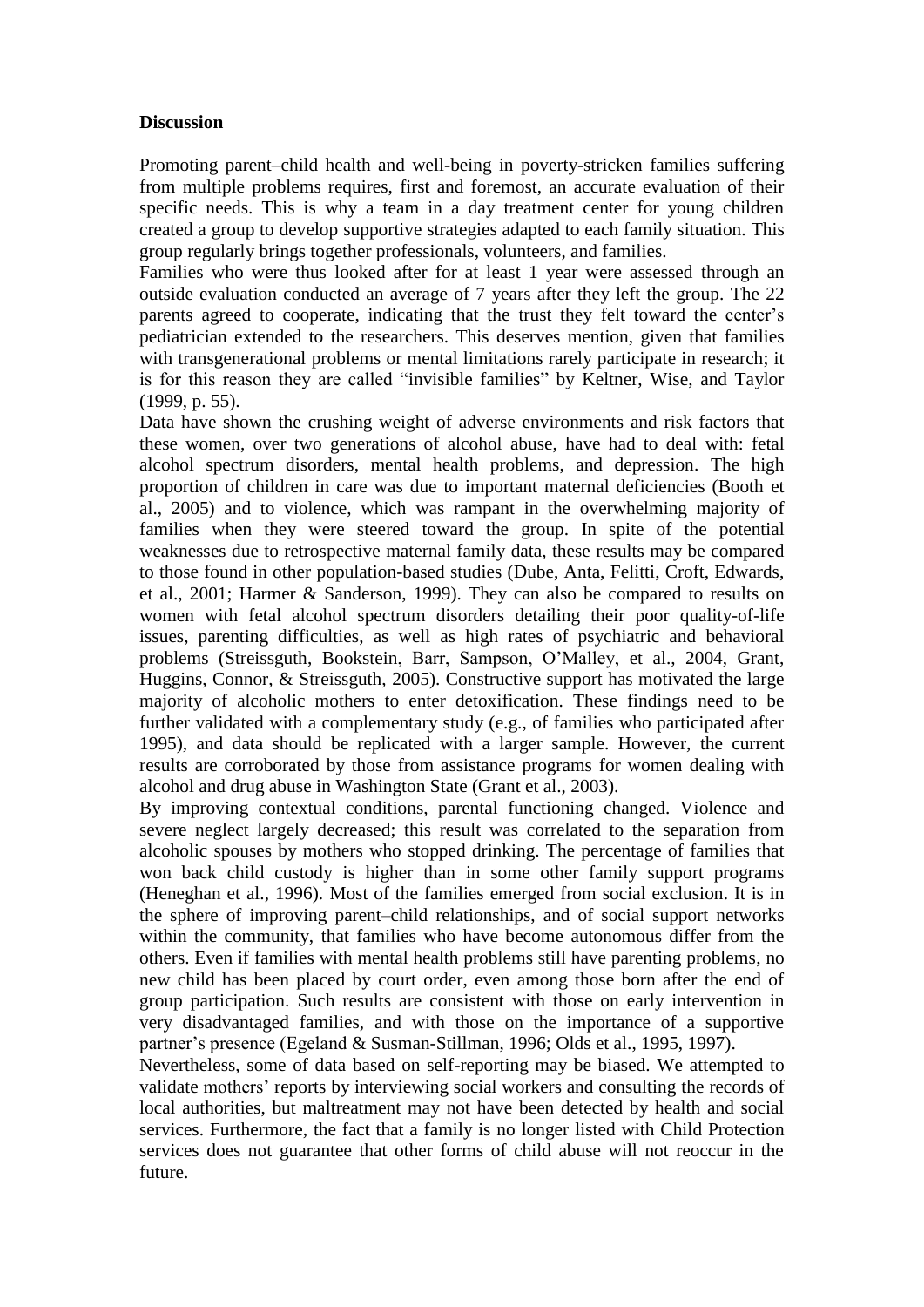In the absence of a control group, the causal effect of these strategies cannot be proved: this study remains descriptive. Furthermore, it is possible that mothers referred to the group by medical or social services and who participated for over a year were more compliant than the others; this would explain some of the positive findings. Similar results were observed in the two other French centers we worked with (Dumaret & Picchi, 2005; Dumaret, Mackiewicz, & Bittencourt-Ribeiro, 2007). Whatever the center, meeting with parents to look at their suffering and not their shortcomings or their problems was a precursor to treatment: Their first impressions played a key role in the creation and the sustaining of a guidance and therapeutic alliance. Families appreciated the positive welcome by the staff, the informal support, and the multidisciplinary, comprehensive services. Through their motility and sensory aspects, the manual activities in particular helped to lower parents' anxiety and open the door to verbal expression. Trust placed in the professionals gave parents a certain self-esteem in return; they took the initiative in treatment (e.g., ending alcohol and drug use) and mentioned having found joy in relationships with their children. Helped by a supportive network (social workers, etc.), families gradually took on the ability to positively interact with their children and acquired or discovered the ability to ask for help when necessary.

In this group, the leadership is assumed by a pediatrician. Such a role as family health advisor is important, as noted by the American Academy of Pediatrics (2001). But it is the entire group (professionals, volunteers, and families) that helps to better identify families' strengths and difficulties. This way of operating also allowed professionals to be more effective. Thanks to the psychological involvement of all participants, positive effects remain visible in the long term, as noted in other research (Jack, 2000).

However, some families remain on the brink of poverty, living in a precarious equilibrium, particularly when accumulated risk factors persist within the families. To be effective, guidance strategies require long-term cooperation and coordination among professionals caring for adults and those caring for children. With such early intervention bringing together social and health fields, prevention should improve and welfare costs could be reduced. This is not merely a question of technical means, but also one of reorganizing existing human resources.

#### **References**

- American Academy of Pediatrics. (2001). The pediatrician's role in family support programs. *Pediatrics, 107,* 195–197.
- Berlin, L. J., O'Neal, C. R., & Brooks-Gunn, J. (1998). What makes early intervention programs work? The program, its participants, and their interaction. *Zero to Three, 18*, 4–15.
- Bifulco, A., Moran, P. M., Ball, C., Jacobs C., Baines R., Bunn A. et al. (2002). Childhood adversity, parental vulnerability and disorder: Examining intergenerational transmission of risk. *Journal of Child Psychology and Psychiatry, 43,* 1075–1086.
- Black, M., Nair, P., Kight, C., Wachtel, R., Roby, P., & Schuler, M. (1994). Parenting and early development among children of drug-abusing women: Effects of home intervention. *Pediatrics, 94,* 440–448.
- Booth, T., Booth, W., & McConnell, D. (2005). Care proceedings and parents with learning difficulties: Comparative prevalence and outcome in an English and Australian court sample. *Child and Family Social Work,* 10, 353–360.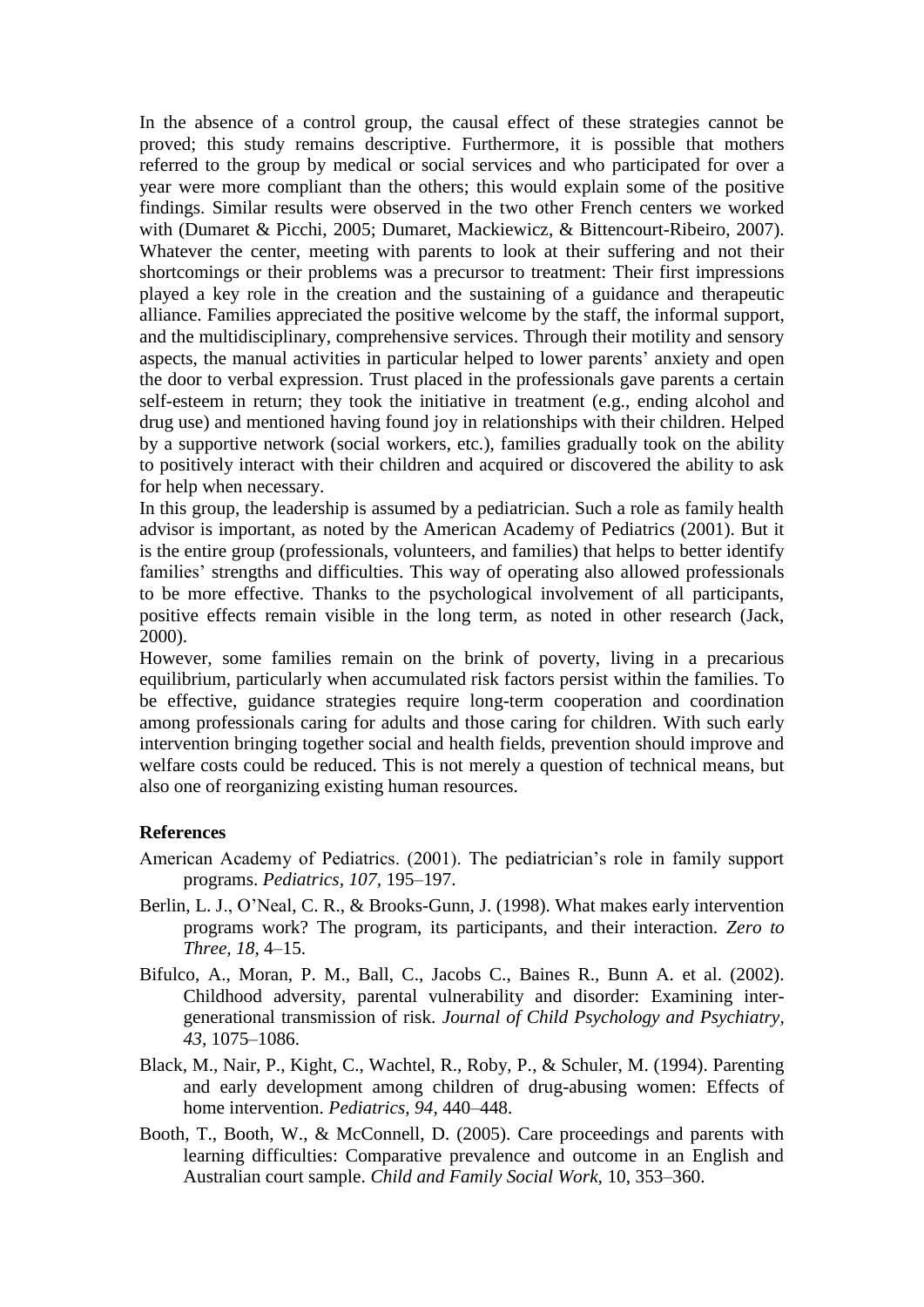- Brooks-Gunn, J., Berlin, L. J., & Fuligni, A. S. (2000). Early childhood intervention programs: What about the family? In S. J. Meisels & J. P. Shonkoff (Eds.), *Handbook of early childhood intervention* (2nd ed., pp. 549–588). New York: Cambridge University Press.
- Coohey, C. (1996). Child mistreatment: Testing the social isolation hypothesis. *Child Abuse and Neglect, 30,* 241–254.
- Dube, S. R., Anta, R. F., Felitti, J., Croft J. B., Edwards V.J., & Giles W. H. (2001). Growing up with parental alcohol abuse: Exposure to childhood abuse, neglect, and household dysfunction. *Child Abuse and Neglect, 25,* 1627–1640.
- Dumaret, A. C. (2004). Evaluation of intervention in families exhibiting psychosocial or psychiatric risks: an explanatory approach. In Haddad, A., Guédeney, A., Greacen T. (Ed.), Infant and Child Mental Health : Prevention and care (pp. 121–131). Ramonville Saint Agne: Erès.
- Dumaret, A. C., & Titran, M. (2004). *Strategies of intervention for families with multiple risks: From care to autonomy.* Research report to local and regional authorities of North and Pas-de-Calais.
- Dumaret, A. C., & Picchi, V. (2005) Early intervention: Psychosocial outcome of families and children's development. *Annales Médico-Psycholologiques, 163,* 476–485.
- Dumaret A. C., Mackiewicz, M. P., & Bittencourt-Ribeiro, F. (2007). Child Protection and evaluation: a multidisciplinary approach crossing data and perceptions from all the actors. *Sociétés et jeunesses en difficultés. Revue Pluridisciplinaire de Recherches.* Retrieved April 3, 2007, from http://sejed.revues.org.document350.html.
- Dumaret, A. C., Cousin, M., & Titran, M. (2008, in press). Child development in vulnerable families with intergenerational alcoholism. *Alcoologie et Addictologie, 30.*
- Dunst, C. J., Trivette, C. M., & Jodry, W. (1997). Influences of social support on children with disabilities and their families. In M. J. Guralnick (Ed.), *Effectiveness of early intervention* (pp. 499–522). Baltimore: Brookes.
- Earls, F. (1998). Positive effects of prenatal and early childhood intervention. *Journal of the American Medical Association, 280,* 1271–1273.
- Egeland, B., & Susman-Stillman, A. (1996). Dissociation as mediator of child abuse across generations. *Child Abuse and Neglect, 20,* 1123–1132.
- Erickson, M. F., & Egeland, B. (1999). The STEEP Program: Linking theory and research to practice. *Zero to Three, 20,* 11–16.
- Ethier, L. S., Lacharité, C., & Couture, G., (1995). Childhood adversity, parental stress, and depression of negligent mothers. *Child Abuse and Neglect, 19,* 619– 632.
- Fraser, J. A., Armstrong, K. L., Morris, J. P., & Dadds, M. R. (2000). Home visiting intervention for vulnerable families with newborns: Follow-up results of a randomized controlled trial. *Child Abuse and Neglect, 24,* 1399–1429.
- Grant, T., Ernst, C. C., Pagalilauan, G., & Streissguth, A. (2003). Postprogram follow-up effects of paraprofessional intervention with high-risk women who abused alcohol and drugs during pregnancy. *Journal of Community Psychology, 31,* 211–222.
- Grant, T., Huggins, J., Connor, P., & Streissguth, A. (2005). Quality of life and psychosocial profile among young women with fetal alcohol spectrum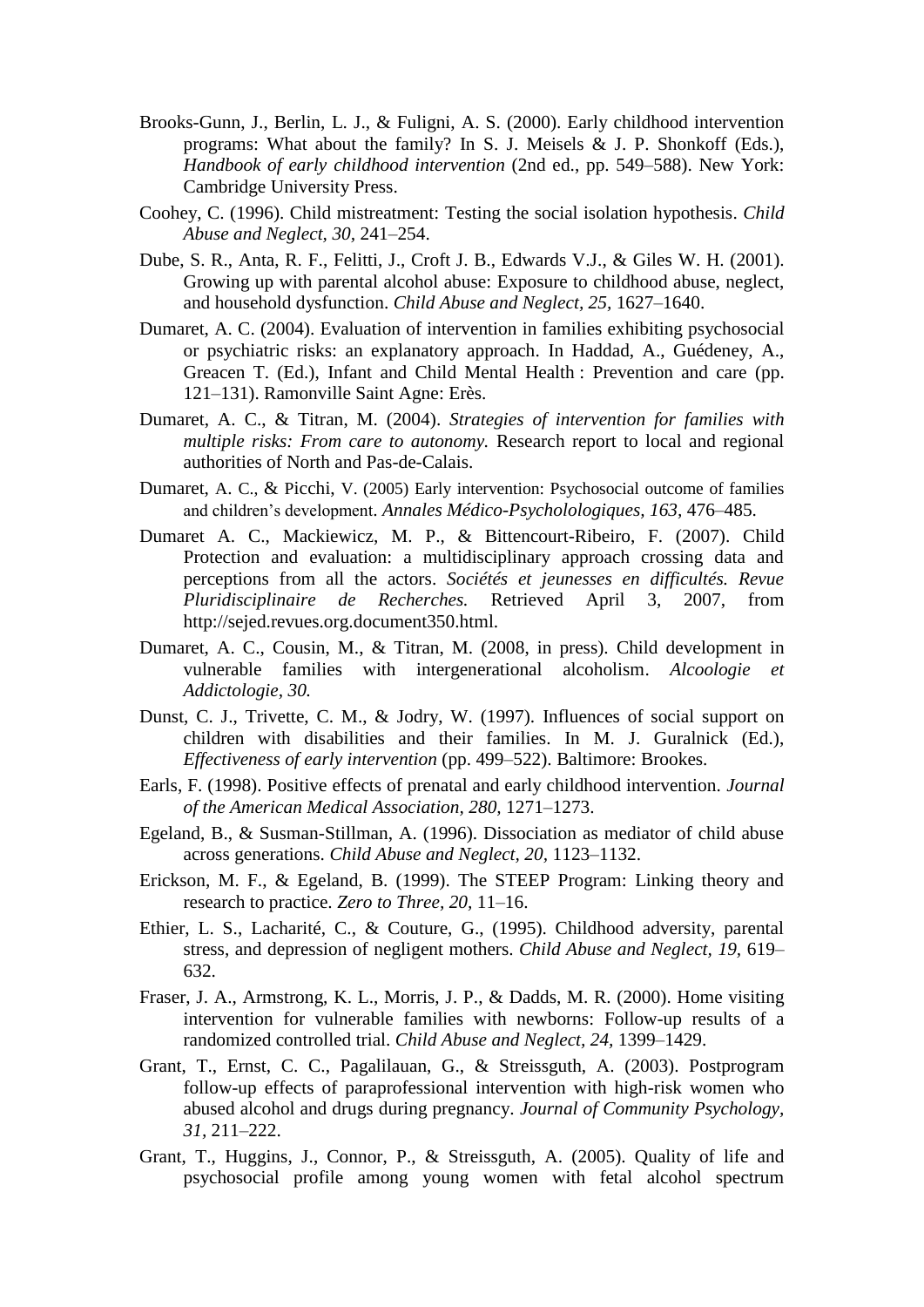disorders. *Mental Health Aspects of Developmental Disabilitie*s*, 8,* 33–39.

- Harmer, A. L., & Sanderson, J. (1999). Influence of negative childhood experience on psychological, functioning, social support, and parenting for mothers recovering from addiction. *Child Abuse and Neglect, 23,* 421–433.
- Heneghan, A. M., Horwitz, S. M., & Leventhal, J. M. (1996). Evaluating intensive family preservation programs: A methodological review. *Pediatrics, 97,* 535– 542.
- Jack, G. (2000). Ecological influences on parenting and child development. *British Journal of Social Work, 30,* 703–720.
- Keltner, B. R., Wise, L. A., & Taylor, G. (1999). Mothers with intellectual limitations and their 2-year-old children's developmental outcomes. *Journal of Intellectual and Developmental Disability, 24,* 45–57.
- Korchmacher, J. (1998). Examining the service provider in early intervention. *Zero to Three, 18,* 17–22.
- Kumpfer, K. L., & Bays, J. (1995). Child abuse and tobacco, alcohol and other drug abuse: Causality, coincidence or controversy? In J. H. Jaffe (Ed.), *Encyclopedia of drugs and alcohol* (pp. 217–222). New York: Macmillan.
- Meisels, S. J., & Shonkoff, J. P. (Eds.). (2000). *Handbook of early childhood intervention.* New York: Cambridge University Press.
- McLoyd, V. C. (1990). The impact of economic hardship on black families and children: Psychological distress, parenting and socioemotional development. *Child Development, 61,* 311–346.
- Olds, D. L., Henderson, C. R., & Kitzman, H. (1995). Effects of prenatal and infancy nurse home visitation on surveillance and child maltreatment. *Pediatrics, 3,* 365–372.
- Olds, D. L., Eckenrode, J., Henderson C. R., Kitzman R. N., Powers, J., Cole, R., et al. (1997). Long-term effects of nurse home visitation on maternal life course and child abuse and neglect: 15-year follow-up of a randomized controlled trial. *Journal of the American Medical Association, 278,* 637–643.
- Olds, D. L., Sadler, L., & Kitzman, H. (2007). Programs for parents of infants and toddlers: Recent evidence from randomized trials. *Journal of Child Psychology and Psychiatry, 48,* 355–391.
- Oyserman, D., Mowbray, C. T., Meares, P. A., & Firminger, K. B. (2000). Parenting among mothers with a serious mental illness. *American Journal of Orthopsychiatry, 70,* 296–315.
- Peterson, L., Gable, S., & Saldana, L. (1996). Treatment of maternal addiction to prevent child abuse and neglect. *Addictive Behaviors, 21,* 789–801.
- Streissguth, A, Bookstein, F. L., Barr, H. M., Sampson P. D., O'Malley K., & Young J. K. (2004). Risk factors for adverse life outcomes in fetal alcohol syndrome and fetal alcohol effects. *Developmental and Behavioral Pediatrics, 25,* 228– 238.
- Titran, M. (1993). Bearing Witness: The Tuesday Group *Archives of Public Health, 51,* 135–39.
- Titran, M. (2004). Proper parental treatment and precariousness. *Pratiques Psychologiques, 10,* 65–77.

**Annick-Camille Dumaret, PhD,** is a psychologist and researcher at the Institut